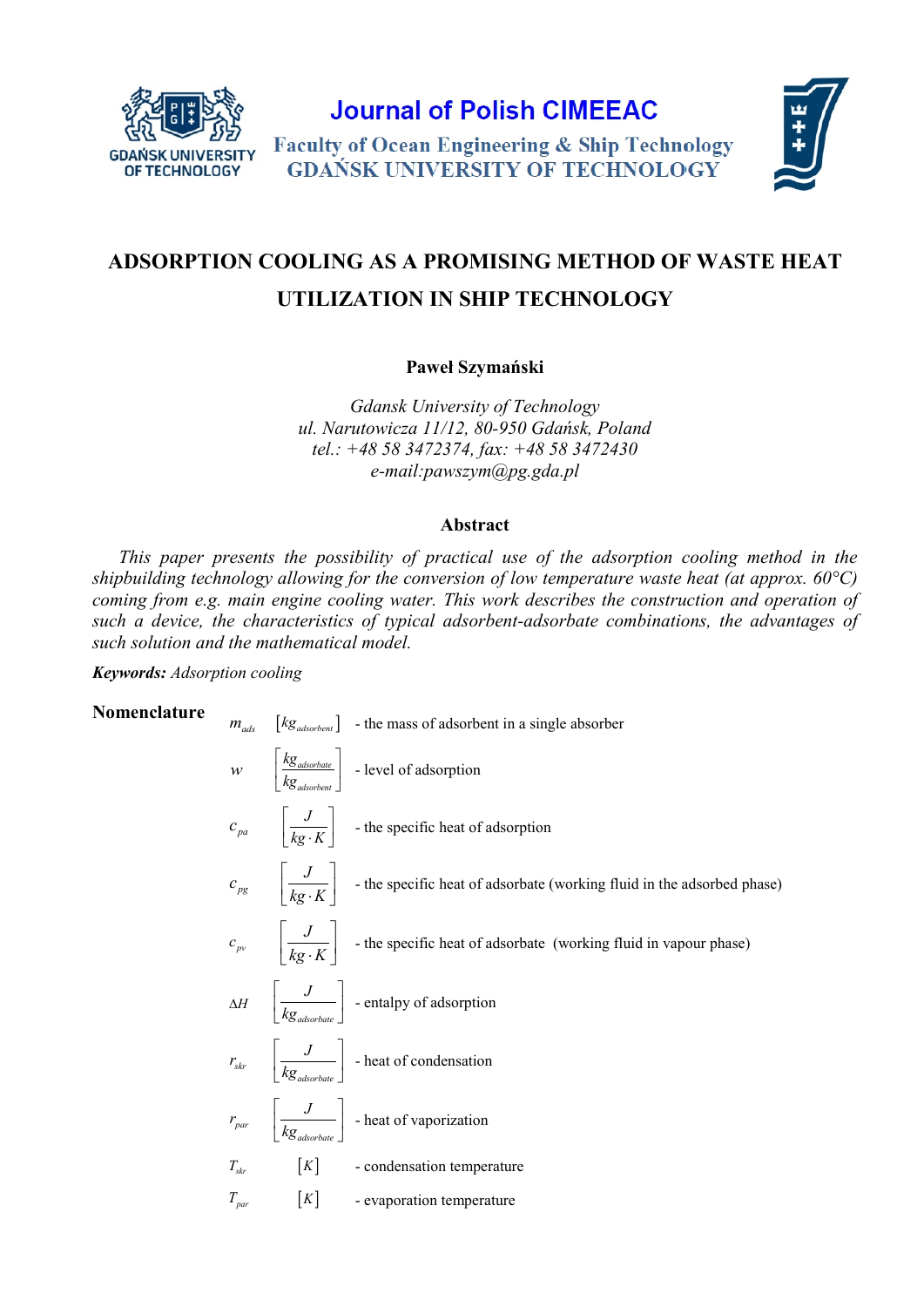## **1. Introduction**

The need to save energy resources, improve the energy balance of ships, ocean environment protection and improvement of waste heat economy on the ship are the current engineering problems of modern shipbuilding. In order to meet these challenges and possesses a considerable interest of ship-owners is heat recovery technology based on heat of adsorption effect. Due to environmental concerns and the strict requirements of the MARPOL Convention (Appendix VI) [1] relating to the harmful substances issue, adsorption cooling is an attractive field for research compared with traditional systems using undesirable substances (eg. CFCs). Working fluids used in adsorption cooling devices (e.g. Water, methanol) are environmentally friendly and do not damage the marine environment or the earth's ozone layer. A characteristic feature of adsorption cooling devices is their simple design, allowing for ease of use and maintenance, no moving parts (except circulating pumps for cooling/heating or electro valves) which affects practically no vibration, no use of hazardous materials and practical no corrosiveness. The main disadvantages of adsorption cooling is discontinuous operation, high design requirements for maintaining a high vacuum, large size and weight compared to conventional cooling devices and low values of the coefficient of performance COP. Because of the low COP these installations are preferably powered by waste heat [2]. Research on adsorption cooling devices have helped to significantly increase the efficiency of their work. Application of new sets of adsorbent-adsorbate and modifications to the design of these devices cause the continuous improvement of their efficiency [3], [4].

#### **2. Principle of operation**

The absorption chiller consists of 4 main components: evaporator, fields filled with adsorbent, the condenser and the throttle valve. The principle of operation of the adsorption refrigeration apparatus will be described using an example of a simple device constructed of two adsorbers (Figure 1)[5]. Operation of the system can be shown also by the thermodynamic state of absorbers presented in the Clapeyron diagram (Figure 2) [2, 3, 6, 7, 8]. Full cycle consists of four stages: heating the bed, desorption and regeneration, cooling, adsorption. During the heating stage (A-B) adsorber with bed is heated with saturated adsorbate (e.g. waste heat of cooling water coming from the main engine) resulting in increased pressure and temperature. After reaching the condensing pressure (point B) starts desorption process. When the bed is completely regenerated (point C) this stage is completed. In a next step (C-D) the adsorber is cooled, that results decrease of temperature and pressure. When the pressure drops to the evaporation pressure (point D), begins the adsorption process accompanied by release of the heat *Qa*.

Adsorbate vapor formed by the evaporation of the working fluid in the evaporator connected to the adsorber. Evaporation results in liquid that evaporates lowering the temperature, thereby obtaining a cooling effect. The ratio of the amount of heat received by the evaporation of the amount of heat supplied to the heating step and the desorption of bed coefficient of performance COP [2]:

$$
COP = \frac{Q_p}{Q_o + Q_d} \tag{1}
$$

where  $Q_p$  – heat of vaporization,  $Q_o$  – heat rejected,  $Q_d$  – heat supplied.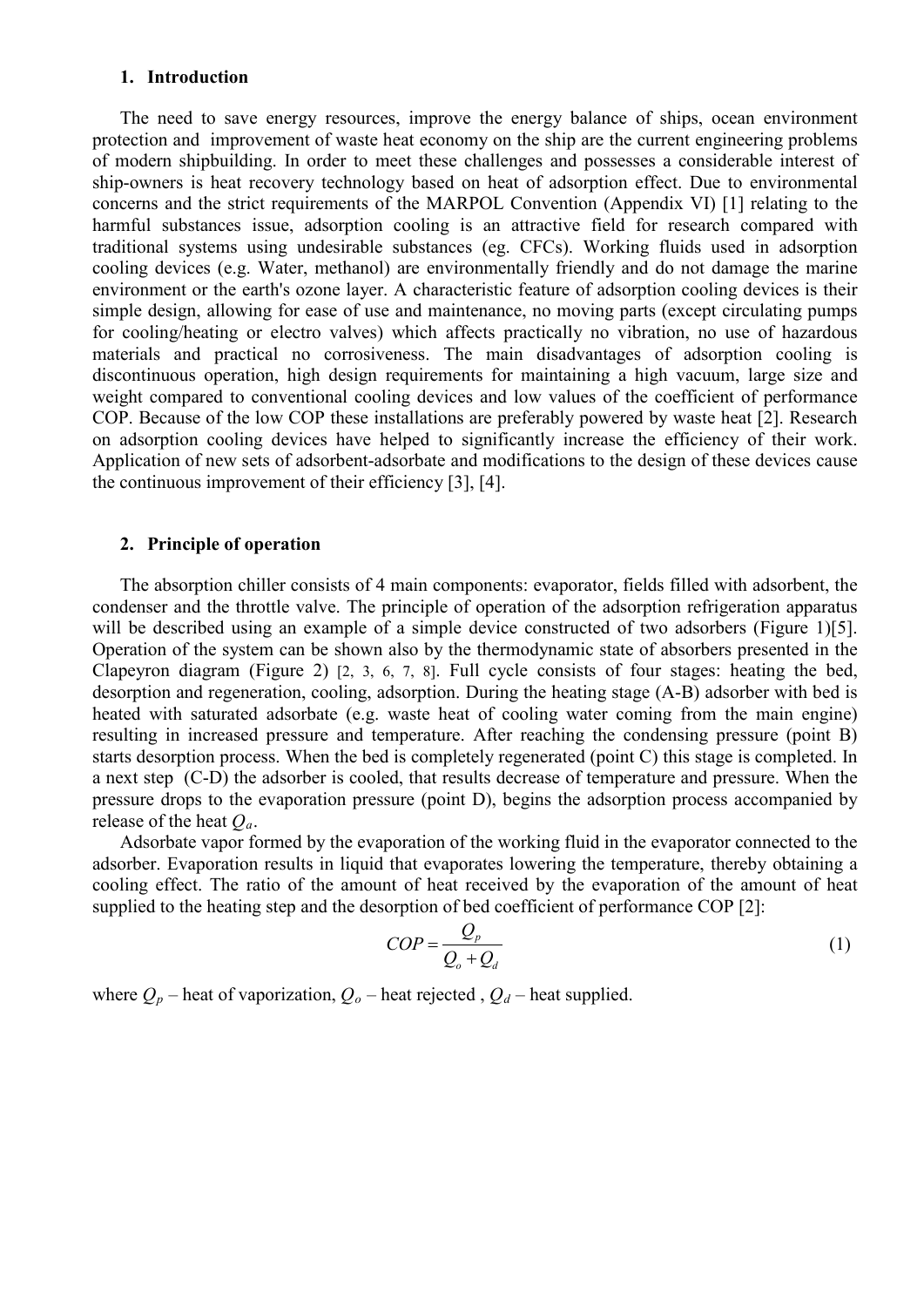

*Fig. 1. Absorption refrigeration chiller with two adsorbers: 1 - adsorber, 2 - adsorber, 3 - condenser, 4 - throttle, 5 - evaporator [5]*



*Fig. 2 The adsorption cooling cycle [2, 3, 6, 7, 8]*

## **3. Mathematical model**

Inside the adsorption cooling apparatus many different processes occurs. Knowing the relationship between them and the properties of the substance (absorber) can be described in mathematical method behaviour of the device. In the paper presents a generalized mathematical model based upon the model Cacciola and Restuccia and Grzebielec [5, 9]. The model illustrates the heat balance of the adsorption cooling apparatus with a uniform temperature in the bed of adsorbents at a point in time.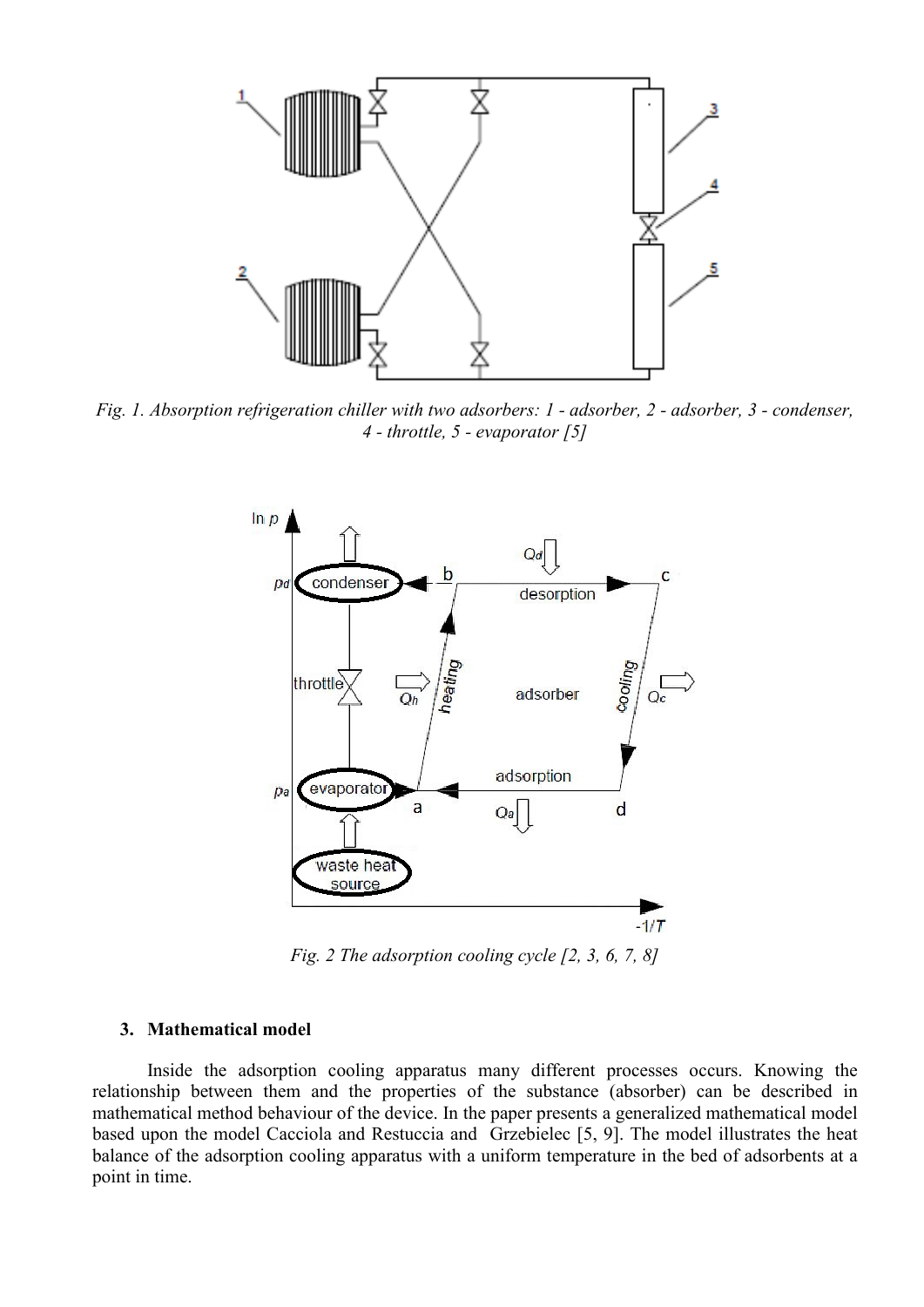#### **3.1. Heat balance of adsorber no.1 (curve A-B-C in Fig. 2)**

$$
Q_{diz} = m_{ads} \int_{T_A}^{T_B} \left( c_{pa} (T) + c_{pg} (T) \cdot w_{\text{max}} \right) dt \tag{1}
$$

$$
Q_{ddes} = m_{ads} \int_{w_{max}}^{w_{min}} \Delta H(w) dw
$$
 (2)

$$
Q_{\text{dog}} = m_{\text{ads}} \int_{T_B}^{T_C} c_{\text{pa}}(T) dT \tag{3}
$$

$$
Q_{\text{dogg}} = m_{\text{ads}} \int_{T_B}^{T_C} \left( c_{\text{pg}} \left( T \right) \cdot w(T) \right) dT \tag{4}
$$

$$
Q_d = Q_{diz} + Q_{ddes} + Q_{dog} + Q_{dogg}
$$
\n
$$
\tag{5}
$$

where:

 $Q_{diz}$  – heat from isosteric part of the process (curve A-B on Fig. 2)

 $Q_{ddes}$  – desorption of working fluid (curve B-C on Fig. 2)

 $Q_{dog}$  – heat required for heating the adsorbent from TB to TC (curve B-C on Fig. 2)  $Q_{dog}$  – heat required for heating the adsorbate from TB to TC (curve B-C on Fig. 2)

 $Q_d$  – value of the heat supplied to the absorber 1 in the transition from state A to state C.

#### **3.2. Heat balance of the condenser**

$$
Q_{sskr} = m_{ads} \left( w_{\min} - w_{\max} \right) r_{skr}
$$
 (6)

$$
Q_{sob} = m_{ads} \int_{w_{\text{max}}}^{w_{\text{min}}} \int_{T(w)}^{T_{skr}} c_{pv}(T) dT dw
$$
 (7)

$$
Q_s = Q_{sskr} + Q_{sob} \tag{8}
$$

Gdzie:

Q*sskr* – condensation of working fluid

 $Q_{sob}$  – reducing the temperature of vapor to a condensation

*Qs* – heat rejected in the condenser

#### **3.3. Heat balance of the evaporator**

$$
Q_p = m_{ads} \left( w_{\text{max}} - w_{\text{min}} \right) r_{par} \tag{9}
$$

Where:

 $Q_p$  – heat received by the evaporator

#### **3.4. Heat balance of adsorber no.2 (curve C-D-A on Fig. 2)**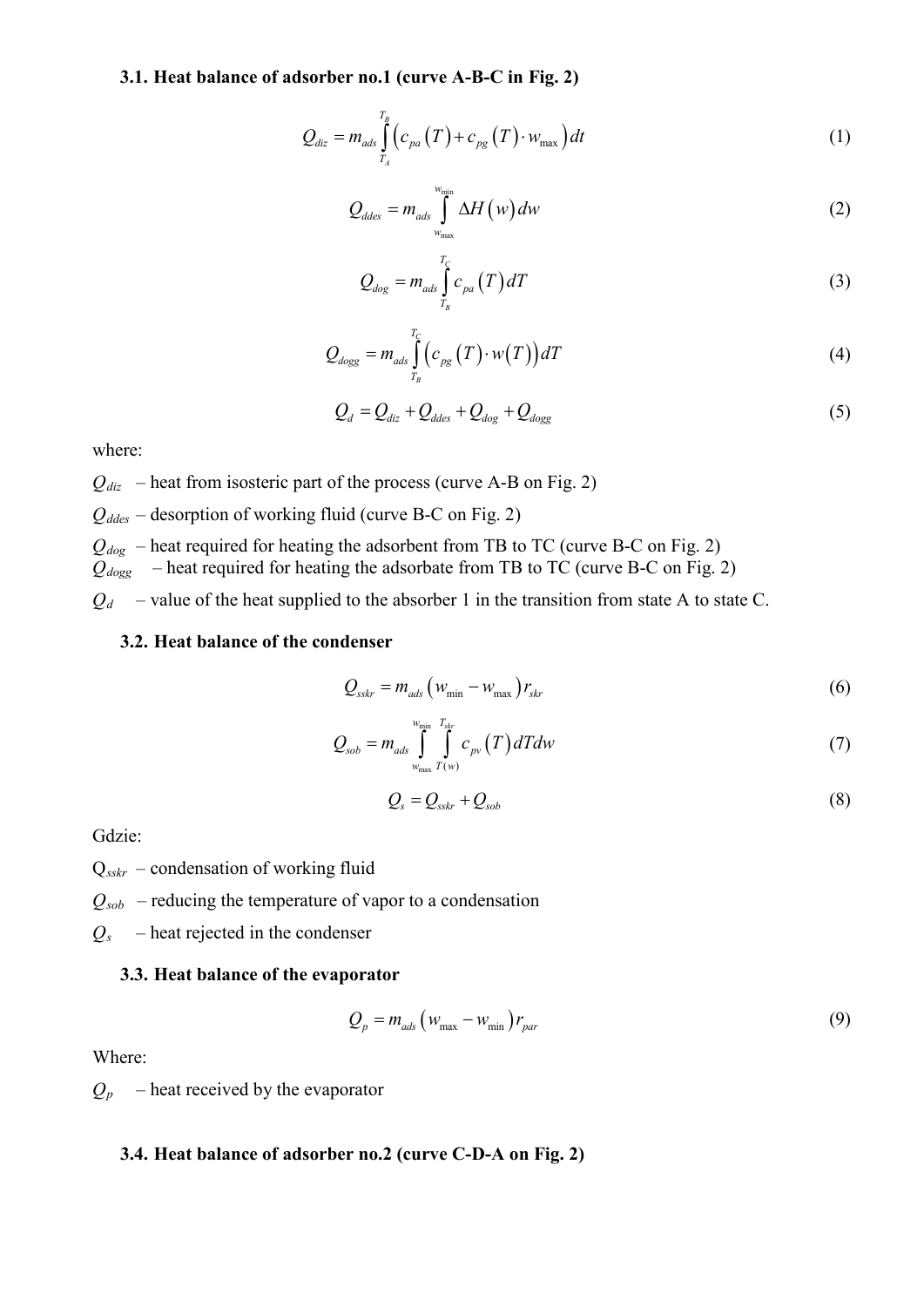$$
Q_{aiz} = m_{ads} \int_{T_C}^{T_D} \left( c_{pa} \left( T \right) + c_{pg} \left( T \right) w_{\min} \right) dT \tag{10}
$$

$$
Q_{aads} = m_{ads} \int_{w_{min}}^{w_{max}} \Delta H(w) dw
$$
 (11)

$$
Q_{aob} = m_{ads} \int_{T_D}^{T_A} c_{pa} (T) dT \qquad (12)
$$

$$
Q_{aobs} = m_{ads} \int_{T_D}^{T_A} \left( c_{pg} \left( T \right) \cdot w(T) \right) dT \tag{13}
$$

$$
Q_{ob} = m_{ads} \int_{w_{min}}^{w_{max}} \int_{\Gamma_{par}}^{T(w)} c_{pv} (T) dT dw
$$
 (14)

$$
Q_a = Q_{ads} + Q_{aads} + Q_{aob} + Q_{aobs} + Q_{ab}
$$
\n(15)

Where:

 $Q_{\text{aiz}}$  – heat from isosteric part of the process (curve C-D on Fig. 2)

*Qaads* – absorption of working fluid (curve D-A on Fig. 2);

 $Q_{aob}$  – heat rejected while lowering the temperature of the adsorbent (curve D-A on Fig. 2);

- $Q_{aobj}$  heat rejected while lowering the temperature of the adsorbate (curve D-A on Fig. 2)
- $Q_{ob}$  heat used to change temperature f the gas from evaporation temperature to adsorption temperature (curve D-A on Fig. 2)
- $Q_a$  heat rejected from absorber no 2 during the transition from the state C to state A.

#### **4. Adsorbent-adsorbate sets**

Proper operation of the absorption cooling apparatus depends primarily on the adsorbate-adsorbent sets used. Well-designed and efficient cooling unit should have a large adsorption capacity and its large temperatures change. Adsorbent should have the ability to adsorb large quantities of the adsorbate at low temperatures, and to the effective desorption by an increase in temperature. Its properties should not change in time and repeated use. Adsorbate should have low evaporation temperature and low saturation pressure (1-5 atm) in a normal operating temperature, high evaporation heat, small size particles, chemical stability, non-flammability, non-toxicity and corrosivity. The choice of a set of adsorbate-adsorbate affect the cost and availability in the market. The most common systems are: active carbon-methanol, active carbon fibers-methanol, activated carbon-ammonia, water-zeolites, silica gel-water, calcium chloride-ammonia, adsorbents composite – ammonia [2].

#### **5. Prospects for the development and conclusions**

In the shipbuilding industry we are dealing with significant amounts of waste heat, you may reflect on use of plant waste heat driven eg. cooling water main engine. The advantages of adsorption refrigeration include simplicity of design with no moving parts, shock resistance, quiet operation, no problems with corrosion. no dangerous gases or materials, no dangerous pressures, very low power consumption (circulating pumps only), automatic operation by very simple units (no computer